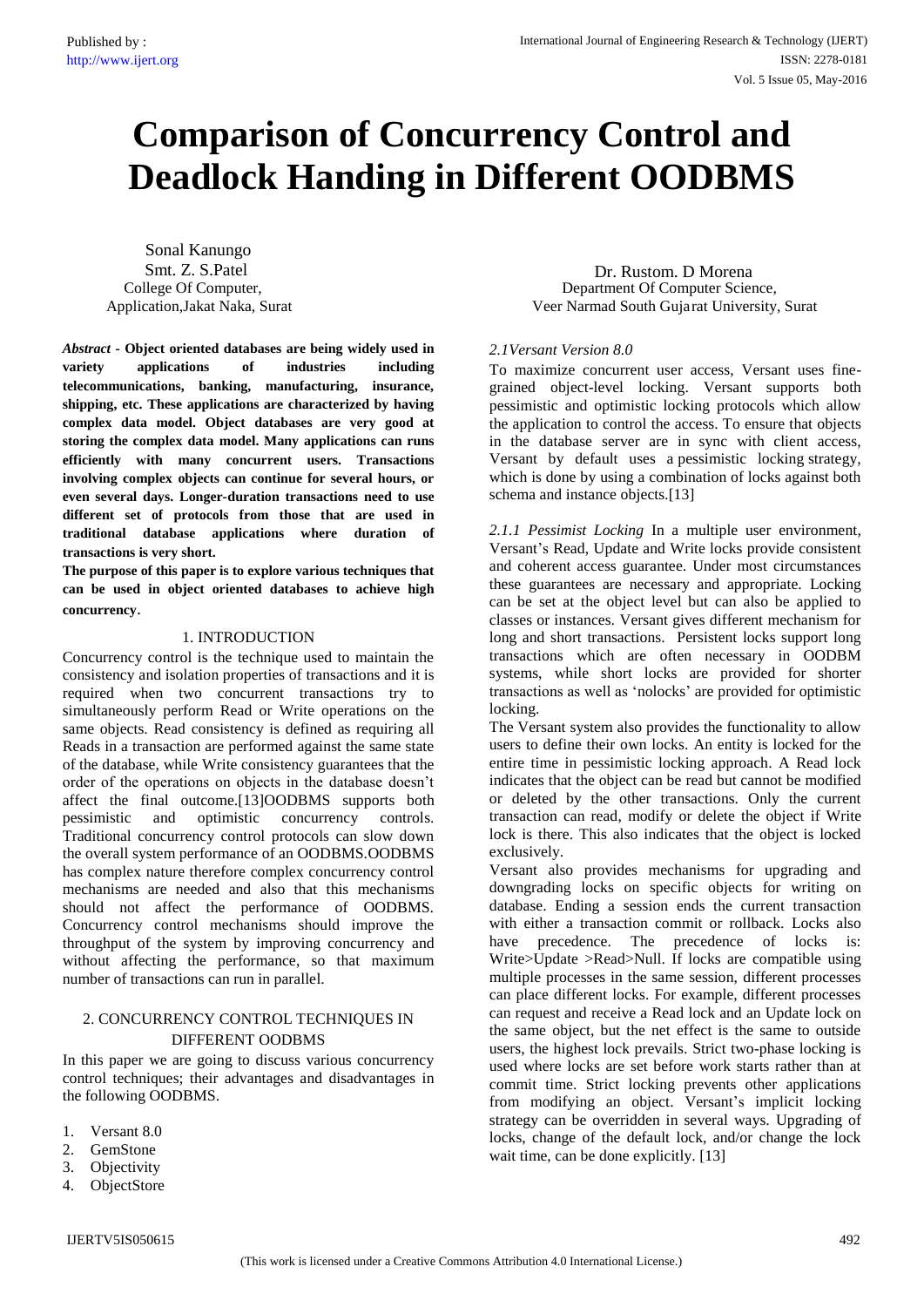` http://www.ijert.org ISSN: 2278-0181 Vol. 5 Issue 05, May-2016 International Journal of Engineering Research & Technology (IJERT)

Transactions involving changes in the definition of a class will require pessimistic concurrency control. In such conditions, exclusive locks are obtained not only on the classes being modified but also on all of their descendant classes. [12]Versant also supports IntentionalRead, IntentionalWrite, and Read/IntentionalWrite Locks. Intentional locks are relevant only to class objects. The purpose of intention locks is to prevent changes to class objects while you are using an instance of the class.[13]

*2.1.2 Optimistic Locking* Sometimes locking becomes too costly when we want to Read a large number of objects but update only a few of them. Or, there may be situations where there is only a small chance that the objects you want to work with will be updated by others. In such cases the optimistic approach is useful.[13]In the real world there are many systems where the collisions are not very frequent, optimistic locking will give reasonable solution. In optimistic locking it is accepted that collisions may occur, but instead of trying to prevent them, the system tries to detect and then solve them. While updating unlocked objects, optionally event notification methods are used. When objects are held with optimistic locks, this will provide a shorter duration of locking, which in turn will improve performance and improve concurrency of access among multiple users. Time stamp validation also checks at commit, delete, and group Write time. This will keep databases more consistent. [13]

## *2.1.3 Deadlock Handing*

Deadlock problems can be avoided by automatically denying locks that would result in a deadlock situation. When the deadlocks are detected, a 'would-causedeadlock' error is sent to the user immediately. For example, if two users have Read locks on an object and then both request a Write lock, the first user to request a Write lock is blocked, and the second user receives a 'would-cause-deadlock' error message. Versant directly handles complex, single-database deadlocks with any number of clients and any number of locked objects. An example of a *complex deadlock* is "A waiting for B waiting for C waiting for D waiting for A". Versant uses timeout mechanisms to detect multiple database deadlocks. [13]

## *2.2GemStone*

GemStone provides both approaches of optimistic and pessimistic locking for managing concurrent transactions. The default mechanism in GemStone is optimistic concurrency control. An application can use either or both approaches. A transaction that fails to commit leaves the user's workspace intact with all of the new and modified objects which it contains. The user may then either take some action to save the values of those objects in a file outside of GemStone, or abort the transaction altogether. [9]When you tell GemStone to *commit* the current transaction it tries to merge the modified objects in your view with the shared object store. Conflict sets are cleared at the beginning of a commit or abort. *Write-Write* conflict occurs when same object in your Write set is also in the Write set of another transaction. Write-Write conflicts can involve only a single object. An object in your Write set is also in another session's dependency list - a *Writedependency conflict*. An object belongs to a session's *dependency list* if the session has added, removed, or changed a dependency for that object. The transaction cannot commit if a Write-Write or Write-dependency conflict is detected. This mode allows an occasional out-ofdate entry to overwrite a more current one. [15]

*2.2.1 Optimistic concurrency control :*The method is "optimistic" that means mechanism is "hoping" that conflicts between transactions will not occur. [12] Optimistic protocol can give greater degree of concurrency where probability of conflicts is low. A transaction means that you simply Read and Write objects as if you were the only session. Gemstone detects conflicts with other sessions only at commit.[13] Each GemStone session manages a local copy of the object store and adds changes made to the end of a transaction. This process is called optimistic locking. [9]Optimistic concurrency control is easy to implement in an application, but when conflicts are detected, commit does not take place and there is always a risk of re-do the work which is done already. [15]As GemStone looks for conflicts only at commit time, the chances of being in conflict with other users increase with the time. Under optimistic concurrency control, GemStone detects conflict by comparing your Read and Write sets with those of all other transactions committed since your transaction began. [13]

*2.2.2 Pessimistic concurrency control:* When there is a lot of competition for shared information in an application, Pessimistic locks are best choice. [15]This helps to prevent conflicts as early as possible by explicitly requesting locks on objects before modifying them. When an object is locked, other users will be unable to lock the object or commit changes to it. [13]With the pessimistic approach, conflicts are prevented by explicitly requesting locks on objects before modifying them. When an object is locked by another user, you can wait, or abort your transaction immediately. GemStone supports Read, Write and Exclusive locks. Locks are held across transaction boundaries and must be released explicitly. A session may hold only one kind of lock on an object at a time. You can remove the Read lock you currently hold on an object and then immediately request a Write lock. There is no facility to wait for a lock to be released which is hold by another transaction and therefore no deadlock detection is necessary. GemStone currently provides no built-in support for upgrading locks. [9]

Locking is possible for individual objects or collections of heterogeneous objects. GemStone treats that only one user is working in same session, it detects conflicts only at the time of commit. GemStone provides **Reduced-conflict classes** which can be used instead of their regular counterparts in applications with which too many unnecessary conflicts are experienced.

The class Counter encapsulates a number of the counter but it also incorporates other intelligence. The class RcIdentityBag provides the same functionality as IdentityBag, including the expected behavior for add:, remove:, and related messages. The class RcQueuegives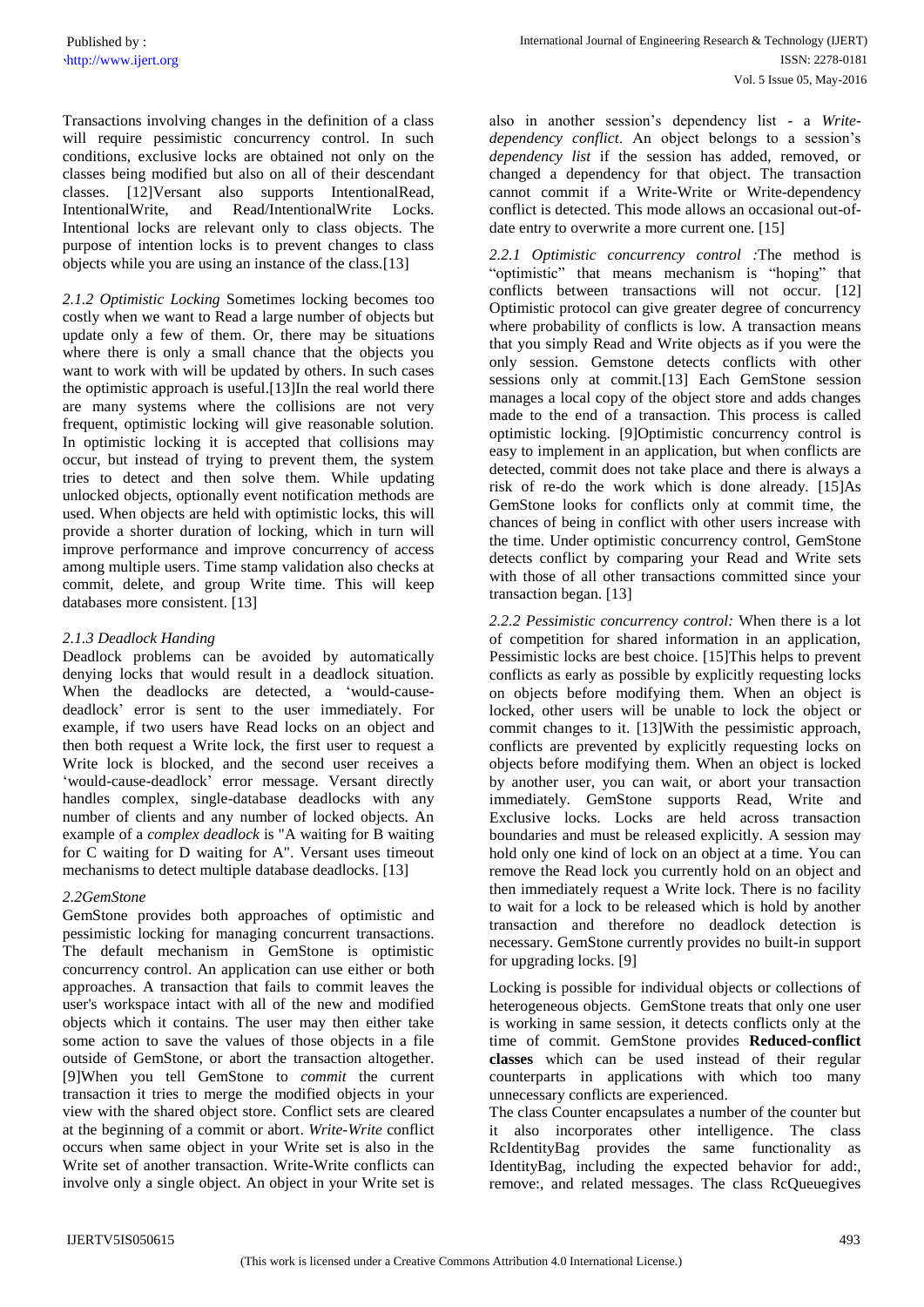the functionality of a first-in-first-out queue, including the expected behavior for add:, remove:, size, and do:, which evaluates the block provided as an argument for each of the elements of the queue. The class RcKeyValueDictionary provides the same functionality as KeyValueDictionary, including the expected behavior for at:, at:put:, and removeKey.

Using these classes allows a greater number of transactions to commit successfully and in improving system performance. [15]

## *2.2.3Deadlock Handling*

No matter how long you wait you may never succeed in acquiring a lock. GemStone does not automatically wait for locks so it does not attempt deadlock detection. It is user's responsibility to limit the attempts to acquire locks in some way. For example, when we Write in a portion of application there is an absolute time limit on attempts to acquire a lock. Or it let users know when locks are being waited and allow them to interrupt the process if needed. [15]

### *2.3Objectivity*

In Objectivity/DB federated database, the objects are shared by sessions. If two sessions perform actions simultaneously one of the updates would be overwritten by the other update. Objectivity/DB use locking mechanism to prevent incompatible operations.[14]Containers are the fundamental unit of locking within Objectivity/DB. When any basic object in a container is locked, the entire container is locked. Objectivity/DB applies the session's concurrent access policy to determine the lock is requested for a container is compatible with any existing locks. Locks are granted by a lock server to ensure that data remains consistent. [14]

The transaction model supported is a pessimistic (locking) using Read, Write and Update locks and additionally by Multiple Readers One Writer (MROW) locks. The locks are implicitly provided in Read mode when objects are accessed in a transaction, but may also acquire explicitly. [14]

Objectivity/DB uses the standard two-phase commit protocol and provides database commit either to save objects to disk and free there sources or commit-with-hold that is acting as a checkpoint and holding resources or abort transaction.[14]

Versioning and application-defined version control is also available. Objectivity/DB stores each version as a separate object and users can simultaneously access multiple versions. In the versioning of a composite object, only the changed objects within the composite are versioned and any associations are automatically managed in this process. Work-group support is also provided through check-out and check-in.

Objectivity/DB automatically applies the locking and it is maintained until the application commits or aborts the transaction and after that all locks obtained during the transaction are released. When Objectivity/DB is not able to obtain a lock, the method that generated the lock request will throw an Exception. The mode of the session is set

to wait for locks. Objectivity/DB records modifications to the object in a journal file. While the transaction is aborted or abnormally terminated, Objectivity/DB uses the journal file to restore a federated database to its previous state. [14] Lock can be upgraded from Read to Write. You can downgrade all the Write locks to Read locks. Downgrading Locks is done by committing or aborting a transaction and releases *all* the locks held by the session. Check pointing makes all changes permanent and allows other applications to access those changes. However, the transaction remains active and all previously held locks are still held by the session. [14]

*2.3.1 Exclusive concurrent access policy* prevents any application user from being misled by viewing data that may be in the process of being altered by another session. If a session has a Read lock on a container, any other session may also obtain a Read lock on the same container, but no other session can obtain a Write lock on it. If a session has a Write lock on a container, no other session may obtain a lock neither Read nor Write on the same container. However, this policy becomes too restrictive. Such applications would rather access potentially out-ofdate data, than not access the data at all.

*2.3.2 Multiple Readers, one Writer (MROW)* relaxes the restriction that a container may not be simultaneously updated and Read. Write locks are still mutually exclusive. If a session has a Write lock on a container, no other session may obtain a Write lock on the same container. A container can be updated by two sessions simultaneously with MROW status. MROW is used to allow sessions to Read the last committed or check pointed version of a container being updated by another session as well as a session can update a container if all sessions that are Reading the object obtained their Read locks with MROW enabled. Objectivity/DB has session with MROW enabled can get a Read lock for a container that is locked for Write by another session. A session can get a Write lock for a container that is locked for Read by another session with MROW enabled. A session can update a container that is being Read by an MROW session. An MROW session can Read a container that is being updated by another session.<sup>[14]</sup>

## *2.3.3 Deadlock Detection*

When two or more sessions are queued, and each is waiting for a lock that will never become available leads to deadlock circular condition. If a deadlock condition is detected, Objectivity throws an exception. Whenever infinite lock waiting is requested, Objectivity/DB checks whether queuing the request would result in a deadlock situation. If the deadlock condition is found, an error is returned to the requesting application. When finite lock waiting is requested, no deadlock checking is done. In this case, Objectivity/DB assumes that any deadlock condition that occurs will be broken when lock waiting times out.[14]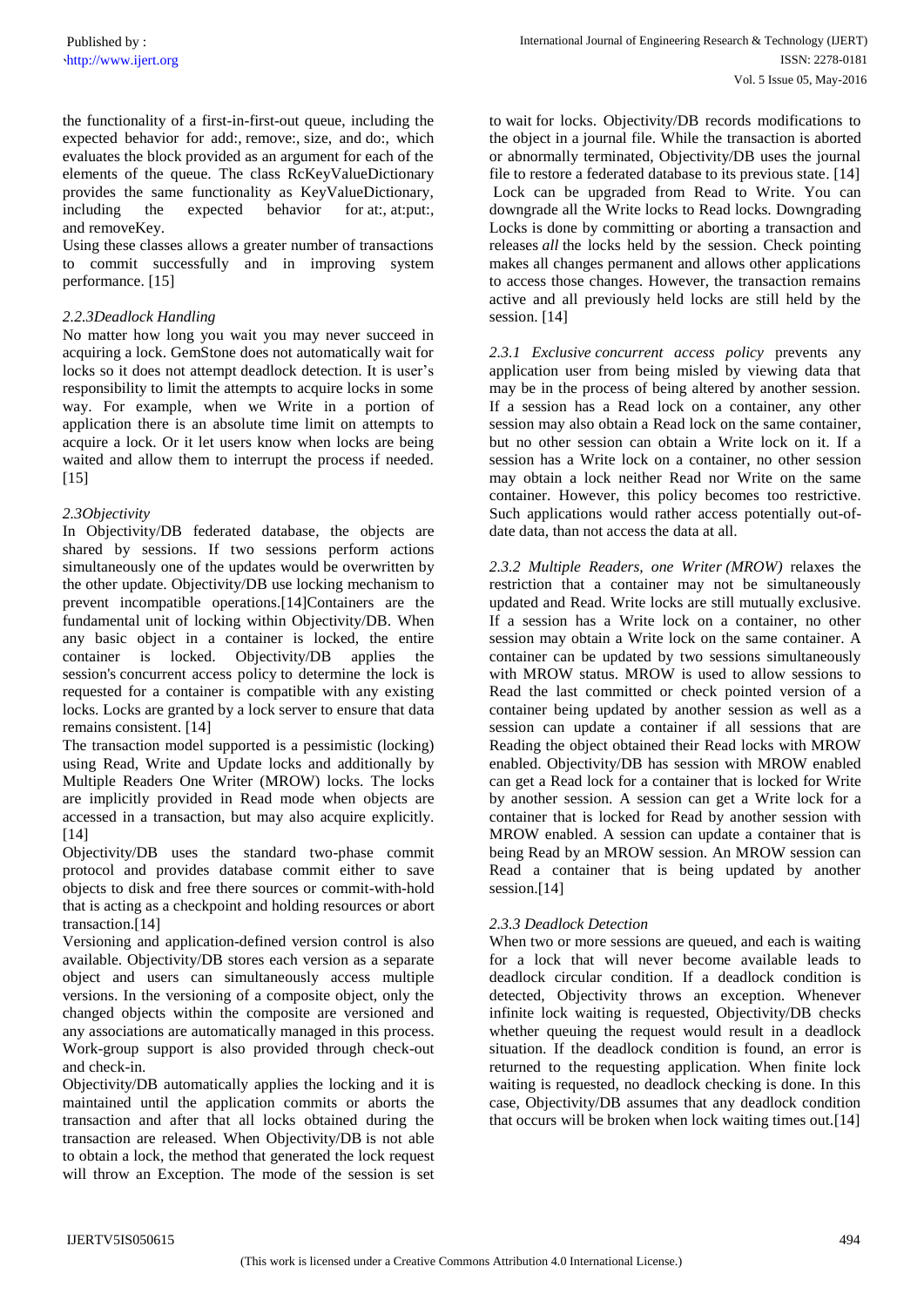## *2.4 ObjectStore*

ObjectStore provides facilities for multiple users to share data in a cooperative fashion. A user can check out a version of an object or group of objects ,and then project the changes so that they are visible to other members of the cooperating team. In the interim, other users can continue to use the previous versions, and therefore there is no concurrency conflicts on their shared data. [16]

Workspaces are used for accessing control to configurations. A configuration will be checked-out of a global workspace into a local one and then modified. When it is checked-in, a new version of the configuration will be created. [5]

*2.4.1Strict two-phase locking:* ObjectStore conforms to the strict two-phase locking. It gives the guarantee of serializability; that is, it guarantees that the results of the schedule will be just the same as the results of noninterleaved scheduling of the transactions' operations. [16]

*2.4.2Multi-Version Concurrency Control (MVCC):* This control performs non-blocking Reads of a database and allows another ObjectStore application to update M*ultiversion Concurrency Control* (MVCC) and performs nonblocking Reads of a database, allowing another ObjectStore application to update the database concurrently, with no waiting by either the Reader or the Writer. If a transaction only performs Read access on a database, and does not require a view of the database that is completely up to date, but can keep a snapshot of the data. Even though the snapshot might be out of date by the time some of the access is made, the multi-version concurrency control retain serializability. [5]

The database can be accessed concurrently, with no waiting by the Reader or the Writer. MVCC can be applied selectively to individual databases. Application with transactions of a Read-only fashion follows MVCC. This allows clients to Read objects even if they are locked for writing. If other users want to make concurrent parallel changes, they can check out alternative versions of the same object or groups of objects, and work on their versions in private. There will be no concurrency conflicts as the users are operating on different versions of the same objects. Alternative versions can later collate together to reconcile differences resulting from this parallel development.[16] Private workspaces helps user to control which versions to use for each object or group of objects. These workspaces could be shared by different users. That specifies the desired version. This version might be the most recent version, or a particular previous version such as the previous release, or even a version on an alternative branch. Users can also use workspaces to selectively share their work in progress. Workspaces can inherit from other workspaces and also add individual new versions as changes are made, overriding this default. [16]There might be multiple sub-workspaces within the workspace, subgroups of the design team or individual team members. In the database opened through MVCC, the Reader may never update objects. [7]

For non-workgroup applications, multiple concurrent users are supported by the traditional lock-based approach. Locking and Multi-Version Concurrency Control (MVCC) with multiple Readers and one Writer are also available.<sup>[7]</sup> **2.4.3 Deadlock Handling**

When there is a deadlock, the server must pick the victim for aborting transaction. One of the criteria is the transaction priority. Every client has a transaction priority which is a value in the specific in a deadlock situation. The ObjectStore server compares the transaction priorities of clients involved in the deadlock. If the lowest transaction priority is held by only one client, this client is the victim. [16]

### 3. RELATED WORK

*Daniela Rosu: A Model of Concurrency in Object-Oriented Databases*

This paper represents the classical serializability theory extended with an abstract model for computations allowing for arbitrary operations and non-deterministic programs. Transaction management allows nested computations and a technique for proving the correctness of the schedules designed by the concurrency control mechanism. All objects in the database are assumed to have their own concurrency control mechanisms that schedule the operations local to the objects according to the order devised by the central transaction manager.

### *Robert Bretl: Achieving high concurrency in object oriented database*

This paper provides an overview of transactions and techniques that can be used to achieve high concurrency in object oriented databases. Database features that make it easier to develop concurrent applications include: Guaranteed view – consistent Reads, Optimistic concurrency control – backward validation', support for multiple concurrency approaches in the underlying database, Active databases – supports execution of object behaviors.

### *Alexander Thomason: Concurrency Control: Methods, Performance, and Analysis*

In this paper, the performance of the locking model is analyzed. This article is to provide ideas of factors leading to performance degradation. It also summarized the conclusions of previous simulation and analytic studies regarding the relative performance of concurrency control methods and survey methods applicable to the analysis of standard locking, restart-oriented locking methods, and optimistic concurrency control.

## *Wai Lam, Yalin Wang, and YongbingFeng: Concurrency Control in Object-Oriented Databases*

This report introduced two classes of semantics approaches for transactions in object-oriented database systems one is the transaction approach, and the other is the data approach. Models of the transaction approach define concurrency properties on transactions according to the semantics of the transactions and the data they manipulate, while models of the data approach define concurrency properties on abstract data types according to the semantics of the type and its operations.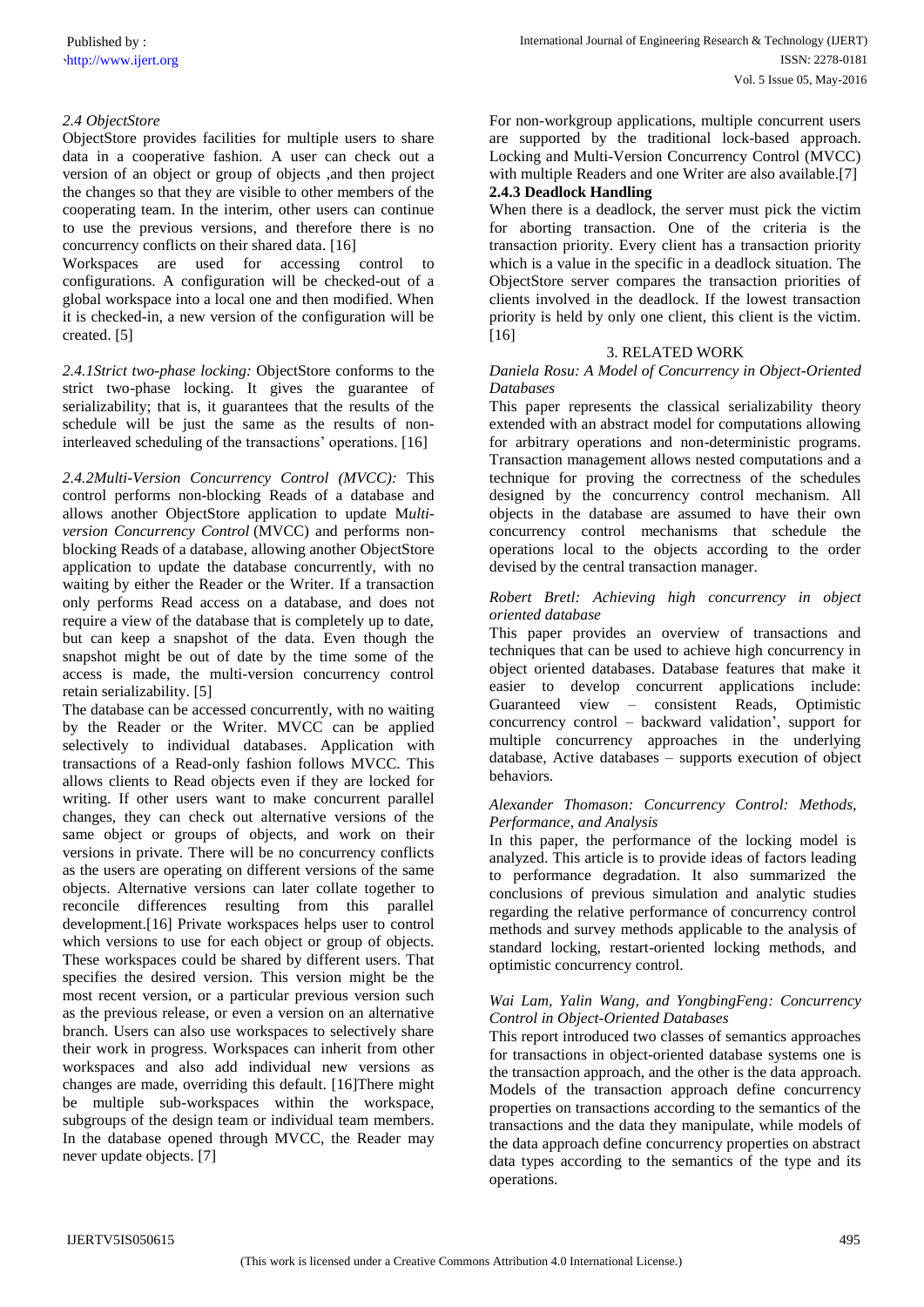### *Jorge F. Garza, Won Kim: Transaction management in an object-oriented database system*

The Objective of this paper is to describe two aspects of transaction management in ORION. First is the enhancements to the performance of transactions for application environments of ORION, second is the concurrency control and recovery mechanisms used in ORION to support the conventional model of transaction ORION satisfies the concurrency control requirements of the rich object-oriented data model.

## 4. DISCUSSION

Versant uses pessimistic strict locking to ensure database compatibility in a multi-user environment and guarantees that changes that are made in the database will be consistent and safe. All types of sessions use a two-phase commit protocol to ensure consistency among multiple databases. Versant's Optimistic locking sessions are compatible with strict locking sessions run by other users. Nested transactions are supported by Versant, while the check-in/check-out mechanism establishes a persistent lock on objects to allow long transactions to complete. Versant provides concurrency control for composite object for different levels. In Versant, persistent locks support long transactions which are often necessary in OODBM systems. The short locks are also provided for shorter transactions as well as "no-locks" are provided for optimistic locking. Upgrading and downgrading of locks are also possible. Intentional locks are supported by Versant which is relevant only to class objects. The purpose of intention locks is to prevent changes to class objects while you are using an instance of the class. Versant handles deadlock problems by avoiding automatic denying of locks that would result in a deadlock situation. Versant detects deadlocks and a would-cause-deadlock error is sent to the user.

Pessimistic protocol leads to deadlock and starvation. When the serializability order is not pre-decided, relatively more transactions will have to be rolled back.

GemStone provides two approaches to managing concurrent transactions; optimistic and pessimistic. Optimistic approach of GemStone is easy to implement. If GemStone detects conflicts then it does not permit you to commit your transaction. Reduce conflict classes help to resolve conflicts. They are designed for specific circumstances. Using these classes allows a greater number of transactions to commit successfully which will improve system performance. GemStone provides Reduced-conflict classes which can be used instead of their regular counterparts in applications with which too many unnecessary conflicts can be experienced. GemStone does not permit you to commit your transaction. The risk of having to re-do the work you've done increases. While GemStone looks for conflicts only at commit time, the chances of being in conflict with other users increase. More time is required to determine conflict resolution in the optimistic approach which leads to greater overheads. If other users have committed changes to the same data the locking mechanism is not automatically carried out. However, to make sure that changes are committed, users

are permitted to lock an object that has not been previously locked. Reduced-conflict classes can increase the overall costs as these classes use more storage than their ordinary counterparts. When using instances of these classes, the application may take longer to commit transactions. Under certain circumstances, instances of these classes can hide conflicts from you that you indeed need to know about. They are not always appropriate. These classes are not exact copies of their regular counterparts. In certain cases they may behave slightly differently. "Reduced conflict" does not mean "no conflict." These classes use different implementations or more sophisticated conflict-checking code to allow certain operations that human analysis has determined need not conflict. They do not allow *all* operations. GemStone does not support locking, copying or manipulating a collection of composite objects. While with GemStone you may never succeed in acquiring a lock, no matter how long you wait and because GemStone does not automatically wait for locks, it does not attempt deadlock detection.

Objectivity supports flexible transactions of any duration, including long transactions through checkout/check-in. Transactions are allowed to wait for a user-defined period for access to an object that is already locked by another transaction. The time that objects are locked for Write can be minimized. Multiple-Readers-One-Writer (MROW) improves concurrency by allowing multiple readers to Read the most recent state of an object that is locked for update by another transaction. Object-level versioning allows an application to selectively operate on specific versions of objects. Two-phase hierarchical locking controls Read and Update access to objects. Containers are the fundamental unit of locking within Objectivity/DB. Nested transactions are not currently supported and an application may only have a single transaction active at a time, although multiple top-level transactions are supported. Objectivity supports a pessimistic locking, using Read, Write and Update locks and additionally, Multiple Readers One Writer(MROW). Versioning and version control is also provided. When lock conflicts are raised the operation is immediately given-up and throws an exception. The operation will wait until the desired object is available. Two-phase hierarchical locking controls Read and Update access to objects.

If the deadlock condition is found in Objectivity/DB, an error is returned to the requesting application. When finite lock waiting is requested, no deadlock checking is done. Objectivity/DB works on assumption that any deadlock condition that occurs will be broken when lock waiting times out.

Wait and deadlocks are the conditions that are still bound to be occurred. For long session if the lock server is remote, and network access is slow, this can have a negative impact on performance.

In Objectstore when an application is opened for MVCC, it never has to wait for locks to be released in order to Read the database. Reading a database opened for MVCC also never causes other applications to have to wait to update the database. An application accesses a database opened for MVCC, would see a snapshot which may contain all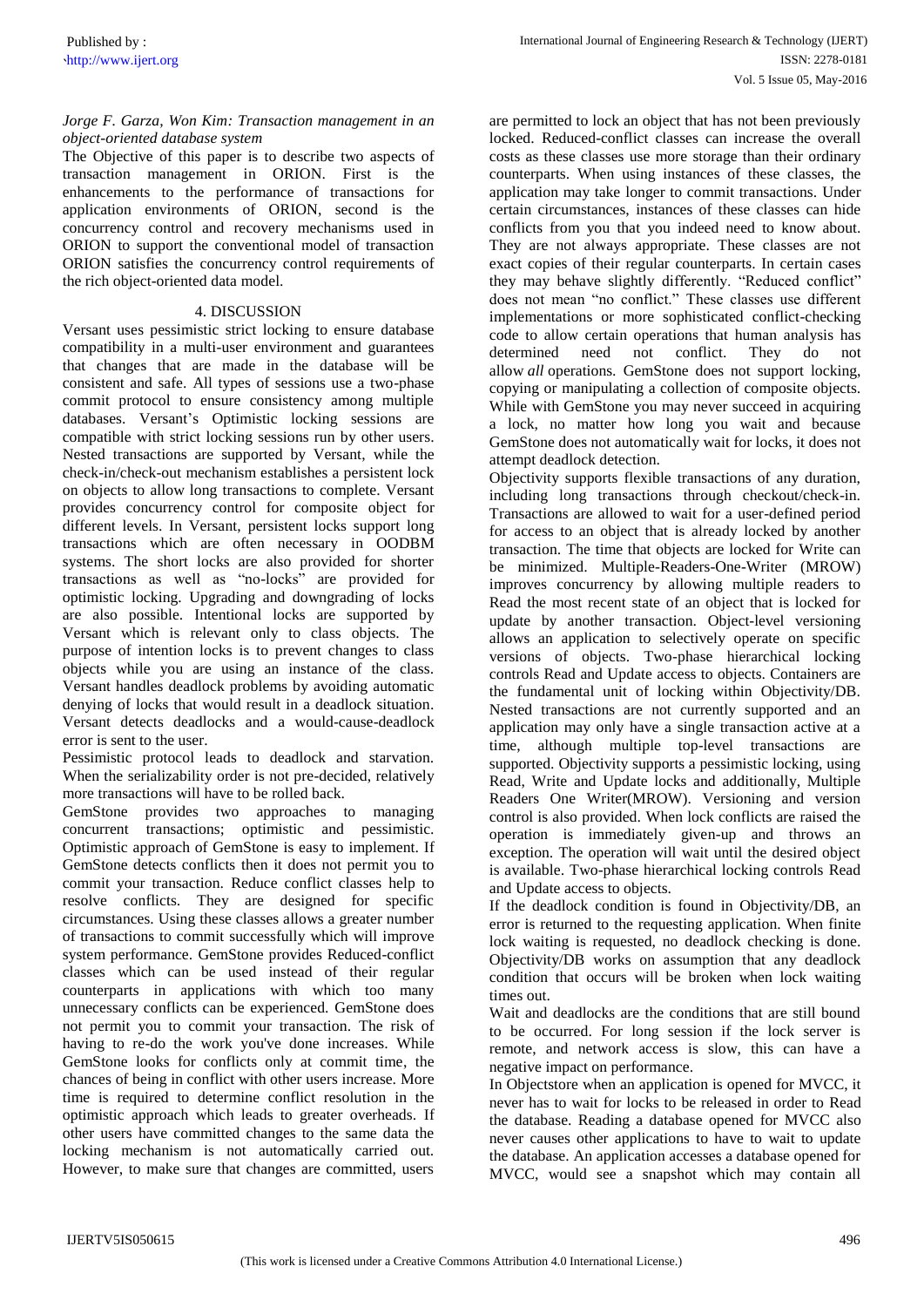changes committed before the transaction started. It is internally consistent. It might not contain changes committed during the transaction by other processes. Even two databases both of which are opened for MVCC might not be consistent with each other, because updates might be performed on one of the databases in between the times of their snapshots.If many users want to update the same data concurrently then they can create alternate versions of their own. With Check-out/Check-in, user checks out a version of an object, makes changes and then check changes back in to the main development project so that they are visible to other members of cooperating team.

ObjectStore supports traditional lock-based system for nonworkgroup applications. Locking is on a Read, Write or Update basis. To support Multi-Version Concurrency Control (MVCC) Multiple Readers and One Writer (MROW) is also available. ObjectStore supports workspaces for access control to configurations. For nonworkgroup applications strict two phase locking and for workgroup applications where less updating is needed MVCC is used, that does not mind Reading snapshot which may not be an updated versions.

ObjectStore supports composite object by making a class the type of an attribute of another class. Composite objects can be treated as one unit for the purposes of locking or deletion. A configuration can be nested and it is a unit of locking that is composed of objects from one or more classes. ObjectStore also supports nested transactions. Workspaces can inherit from other workspaces and also add individual new versions as changes are made, overriding this default.

While using a greater number of transactions, there will be increase network overhead, because each transaction commit requires the client to send a *commit message* to the Server. This extra network overhead is often outweighed by the savings from shorter waits for locks to be released. ObjectStore abort the transaction if deadlock is found and have different criteria to select the victim.

| <b>OODBMS</b>  | <b>Support for Nested</b> | Support for Complex | Occurrence of Deadlock | Concurrency Control     |
|----------------|---------------------------|---------------------|------------------------|-------------------------|
|                | transactions              | Object              |                        |                         |
| Versant        | Yes                       | Yes                 | Yes                    | Strict 2PL and Optimist |
| Gemstone       | No                        | Yes                 | No                     | Optimist                |
| Objectivity/Db | No                        | Yes                 | Yes                    | <b>MROW</b>             |
| ObjectStore    | Yes                       | Yes                 | Yes                    | <b>MVCC</b>             |

## Tabular representation of characteristics of different OODBMS

## 5. RESEARCH GAPS

Based on the study carried out in the paper, a number of issues and evident gaps are identified which may be considered to enhance the methods. The research gaps to be

filled are

5.1 Versant supports pessimistic locking for long transactions and optimistic locking for short transactions. Although both methods are supported in Versant, still a new method can be searched which may work with both type of transactions while keeping the resource utilization on optimum without affecting the efficiency.

5.2 Deadlocks and rollbacks are bound to occur with versant therefore a new algorithm to be prepared to overcome from such cases.

5.3 With GemStone, there is always risks of having to redo the work you've done because GemStone looks for conflicts only at commit time. It increases the chances of being in conflict with other users .This area must be considered for more research in future.

5.4 Objectivity/ DB works on assumption that any deadlock condition that occurs will be broken when lock waiting times out. Avoidance of deadlock before it enters in transaction to be studied with new methodologies.

5.5 Objectstore also applies different methodologies and abort transactions which causes deadlocks, a new method can be find as a solution which shall prevent aborting.

## 6. CONCLUSION

An object-oriented database system can directly support the needs of the applications that create and manage objects. In this paper, concurrency control in major commercial ODBMS has been described and evaluated.It is evident that there are substantial differences between them. When OODMS follows pessimistic locking for database systems there are limitations of having deadlock and starvation. Also, while in pessimistic locking the wait time of lock to be released can be too long. While with optimistic approach conflicts are checked at the time of commit which may leads to the chance of redo work.

As evaluated above, the different OODBMS have their preferred set of locking even though they support more than one set of locking; Versant prefers Pessimistic locking while GemStone prefers Optimistic locking. Objectivity/ DB and ObjectStore provides additional feature of MROW. The attempt by each OODBMS is to reduce the overhead and resources but have their own limitations in providing optimum resource utilization and subsequently an efficient output.

Therefore new reliable model for expressing the full spectrum of the possible solutions of concurrency controlisneeded,which can reduce the excess resource utilization, provide reduction in deadlocks and gives an efficient and concurrent output.